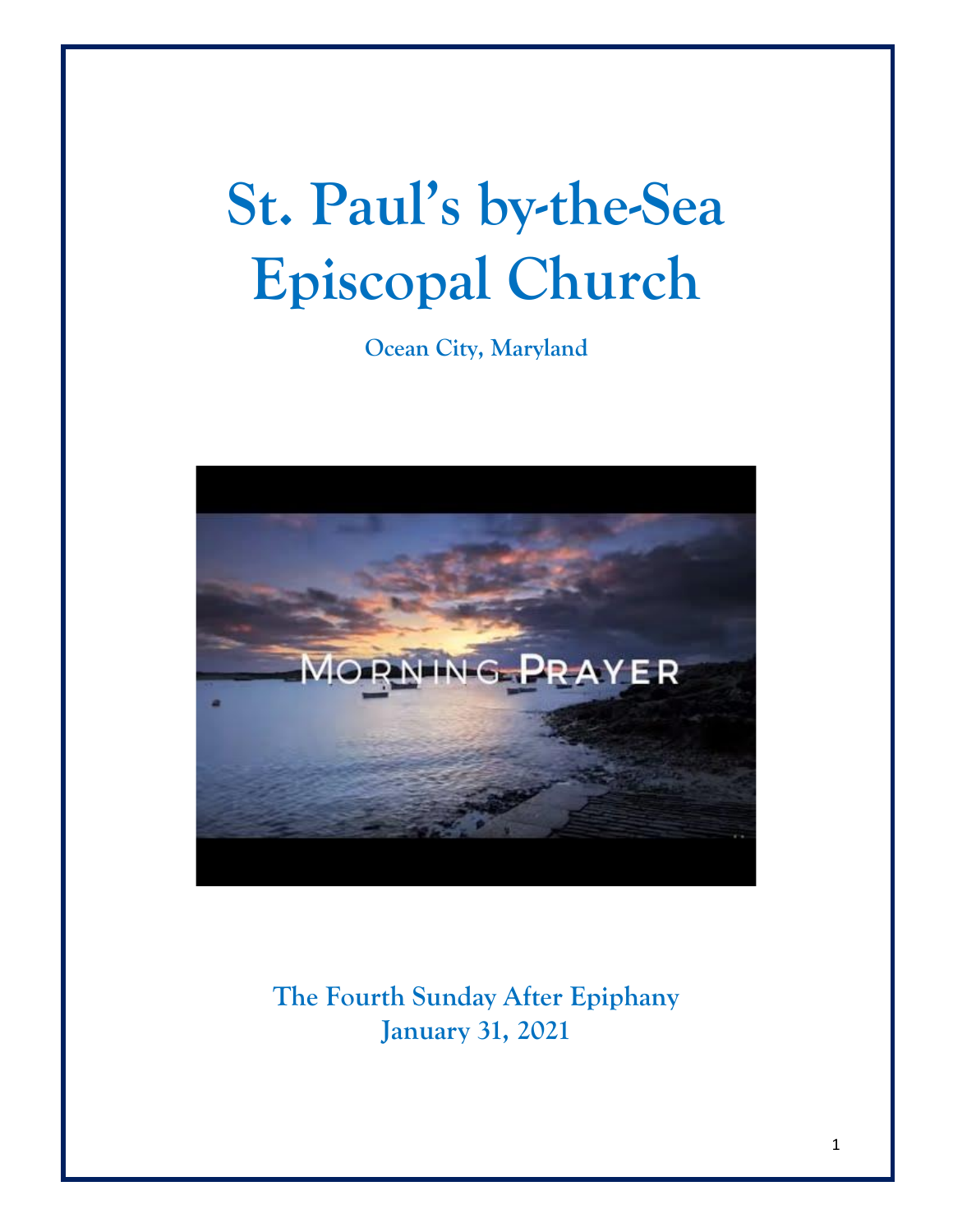## **A Service of Morning Prayer Rite II**

*Welcome to St. Paul's by-the-Sea. Today we are worshipping according to the Order for Daily Morning Prayer Rite II, led by our Licensed Worship Leaders: Paul Rogers, Amy Rothermel, Debbie Shuster, and Tom Shuster. Enjoy the service and thank you for worshipping with us.*

*The fourth Sunday after Epiphany lies on January 31, the day after the festival of the Presentation of Christ in the Temple, once known as Candlemas. The Presentation marks the end of the Christmas season, and it is only then that the liturgical color is changed from white to green, and the Christmas tree(s) removed from the church. This Sunday's readings encourage reflection on our response – both personal, as individuals, and collective, as a congregation and a church – to the incarnation.*

#### **Opening Hymn** Hymnal 437

*We encourage you to reflect on the music and the lyrics*.

1 Tell out, my soul, the greatness of the Lord! Unnumbered blessings give my spirit voice; tender to me the promise of his word; in God my Savior shall my heart rejoice.

2 Tell out, my soul, the greatness of his name! Make known his might, the deeds his arm has done; his mercy sure, from age to age the same; his holy name  $\sim$  the Lord, the Mighty One.

3 Tell out, my soul, the greatness of his might! Powers and dominions lay their glory by. Proud hearts and stubborn wills are put to flight, the hungry fed, the humble lifted high.

4 Tell out, my soul, the glories of his word! Firm is his promise, and his mercy sure. Tell out, my soul, the greatness of the Lord to children's children and forevermore!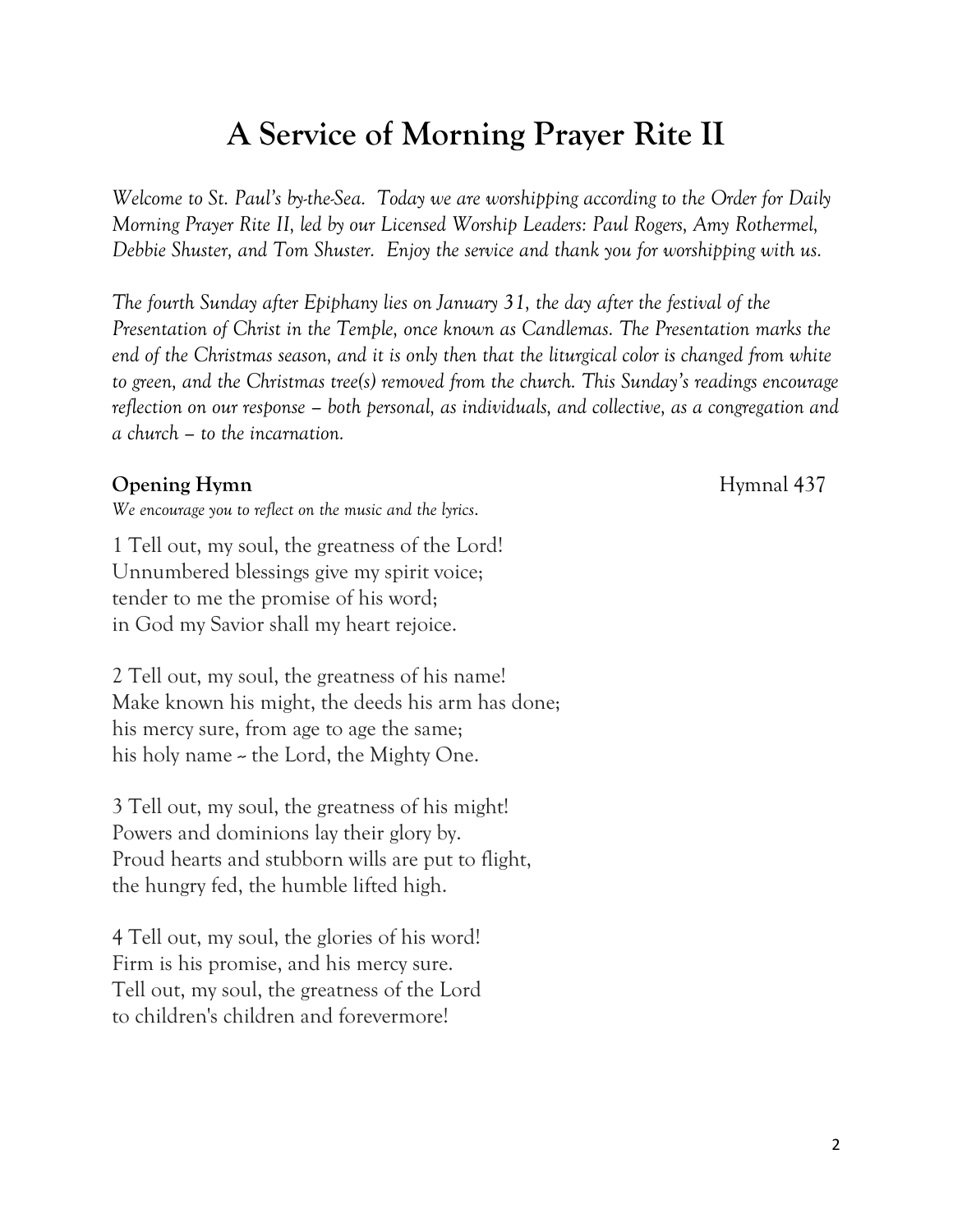#### **THE GATHERING OF THE FAITHFUL**

#### **Opening Sentences** BCP p. 76

*The Officiant begins the service with one or more of these sentences of Scripture.*

Nations shall come to your light, and kings to the brightness of your rising *Isaiah 60:3*

I will give you as a light to the nations, that my salvation may reach to the end of the earth. *Isaiah 49:6b*

#### **Confession of Sin**

*The Officiant says to the people*

Let us confess our sins against God and our neighbor.

*Silence may be kept.*

*Officiant and People together, all kneeling* Most merciful God, we confess that we have sinned against you in thought, word, and deed, by what we have done, and by what we have left undone. We have not loved you with our whole heart; we have not loved our neighbors as ourselves. We are truly sorry and we humbly repent. For the sake of your Son Jesus Christ, have mercy on us and forgive us; that we may delight in your will, and walk in your ways, to the glory of your Name. *Amen*.

#### *Officiant:*

Almighty God have mercy on us, forgive us all our sins through our Lord Jesus Christ, strengthen us in all goodness, and by the power of the Holy Spirit keep us in eternal life. *Amen.*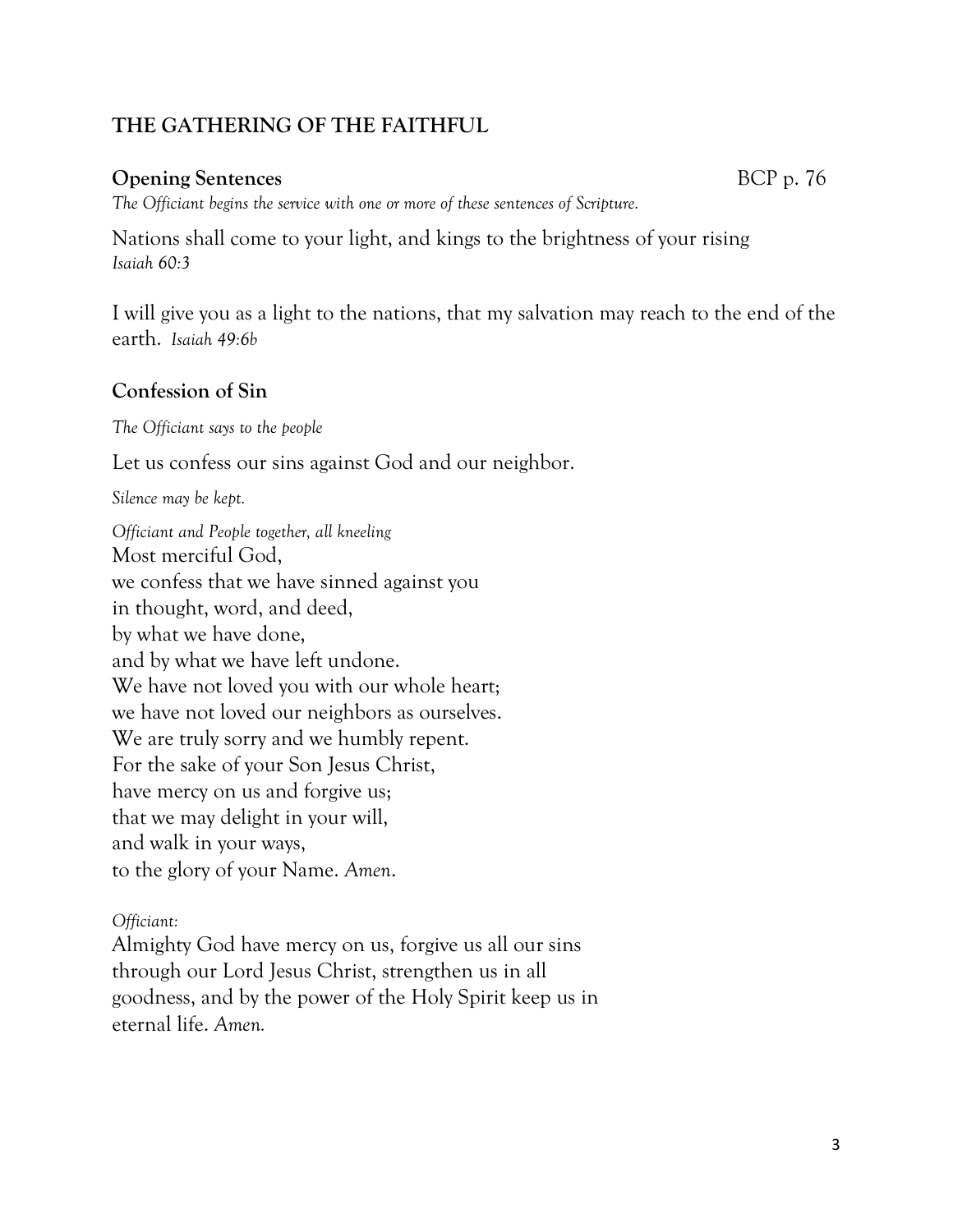#### **The Invitatory and Psalter** BCP p. 80

*All stand*

*Officiant* Lord, open our lips. *People* And our mouth shall proclaim your praise.

*Officiant and People*

Glory to the Father, and to the Son, and to the Holy Spirit: as it was in the beginning, is now, and will be for ever. *Amen*.

*From the Epiphany through the Baptism of Christ, and on the Feasts of the Transfiguration and Holy Cross:* The Lord has shown forth his glory: Come let us adore him.

#### **Jubilate** *Psalm 100*

Be joyful in the Lord, all you lands; \* serve the Lord with gladness and come before his presence with a song.

Know this: The Lord himself is God; \* he himself has made us, and we are his; we are his people and the sheep of his pasture. Enter his gates with thanksgiving; go into his courts with praise; \* give thanks to him and call upon his Name.

For the Lord is good; his mercy is everlasting; \* and his faithfulness endures from age to age.

*Please be seated for the Readings*

#### **Psalm 24**

*The leader to announce manner of recitation.*

- 1. The earth is the Lord's and all that is in it, \* the world and all who dwell the rein.
- 2. For it is he who founded it upon the seas \* and made it firm upon the rivers of the deep.
- 3. "Who can ascend the hill of the Lord? \* and who can stand in his holy place?"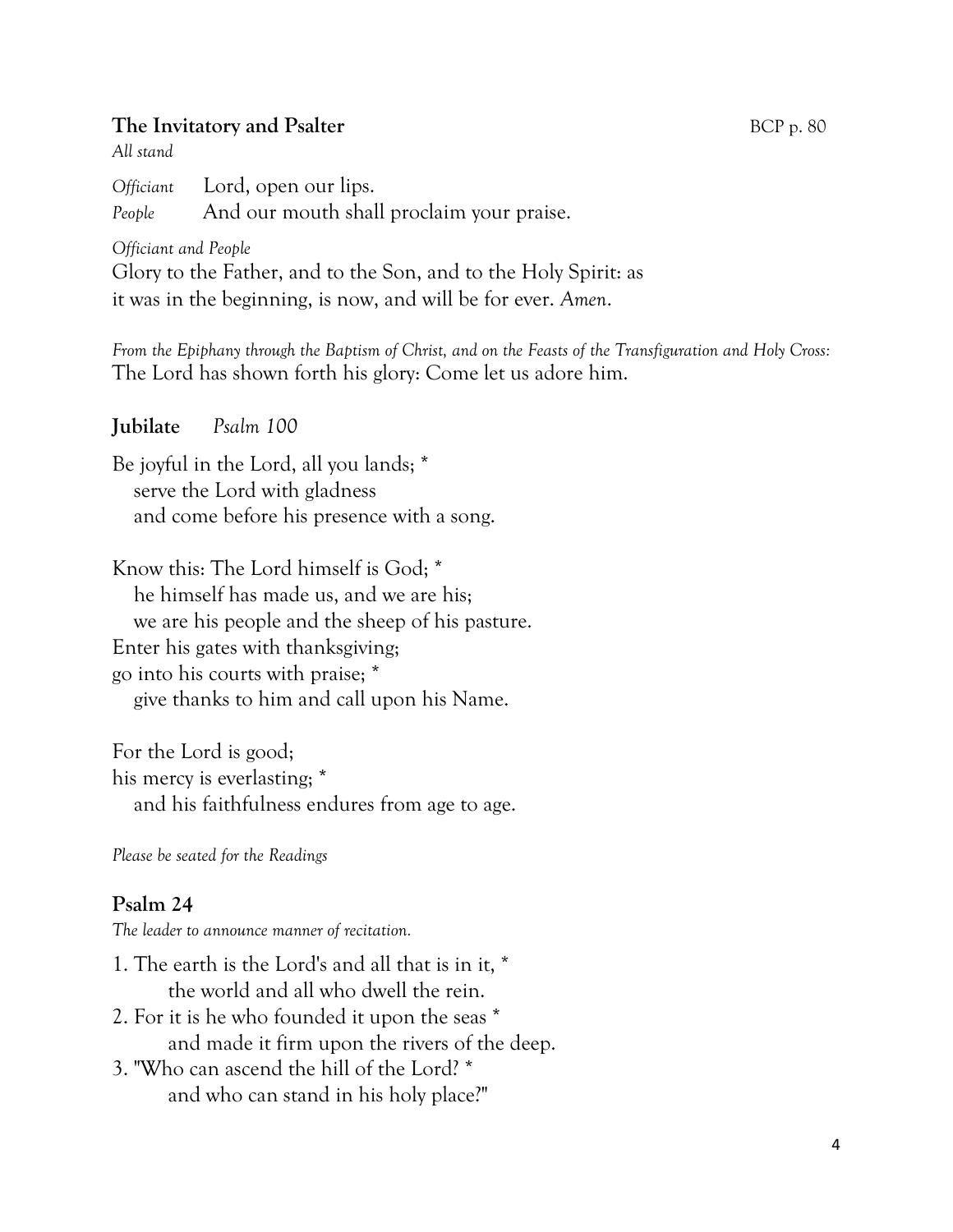4. "Those who have clean hands and a pure heart, \* who have not pledged them selves to falsehood, nor sworn by what is a fraud.

5. They shall receive a blessing from the Lord \* and a just reward from the God of their salvation."

- 6. Such is the generation of those who seek him, \* of those who seek your face, O God of Jacob.
- 7. Lift up your heads, O gates; lift them high, O everlasting doors; \* and the King of glory shall come in.
- 8. "Who is this King of glory?" \* "The Lord, strong and mighty, the Lord, mighty in battle."
- 9. Lift up your heads, O gates; lift them high, O everlasting doors; \* and the King of glory shall come in.
- 10. "Who is he, this King of glory?" \* "The Lord of hosts, he is the King of glory."
- Glory to the Father, and to the Son, and to the Holy Spirit: \* as it was in the beginning, is now, and will be for ever. *Amen*.

## **The Proclamation of the Word**

*Please be seated for the Readings*

### **First Lesson:** Isaiah 51:9-16

9. Awake, awake, put on strength, O arm of the Lord! Awake, as in days of old, the generations of long ago! Was it not you who cut Rahab in pieces, who pierced the dragon? 10. Was it not you who dried up the sea, the waters of the great deep; who made the depths of the sea away for the redeemed to cross over? 11. So the ransomed of the Lord shall return and come to Zion with singing; everlasting joy shall be upon their heads; they shall obtain joy and gladness, and sorrow and sighing shall flee away. 12. I, even I, am he who comforts you; why then are you afraid of a mere mortal who must die, a human being who fades like grass? 13. You have forgotten the Lord, your Maker, who stretched out the heavens and laid the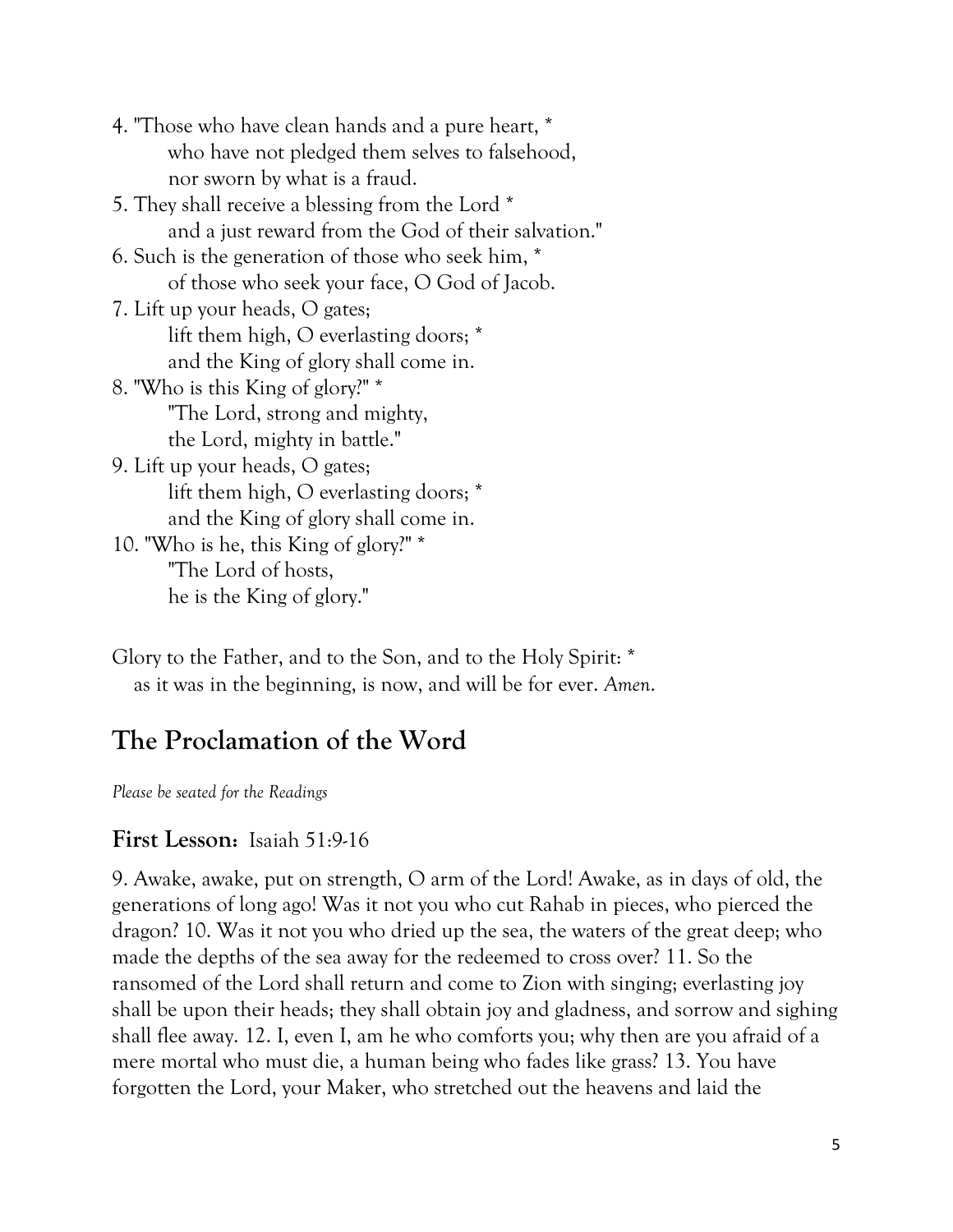foundations of the Earth. You fear continually all day long because of the fury of the oppressor, who is bent on destruction. But where is the fury of the oppressor? 14. The oppressed shall speedily be released; they shall not die and go down to the Pit, nor shall they lack bread. 15. For I am the Lord your God, who stirs up the sea so that its waves roar the Lord of hosts is his name. 16. I have put my words in your mouth, and hidden you in the shadow of my hand, stretching out the heavens and laying the foundations of the Earth, and saying to Zion, 'You are my people.'

Reader: The Word of the Lord. People: Thanks be to God.

## Canticle 11 BCP p. 87

*Reader and People:* Glory to the Father, and to the Son, and to the Holy Spirit: \* as it was in the beginning, is now, and will be for ever. *Amen*.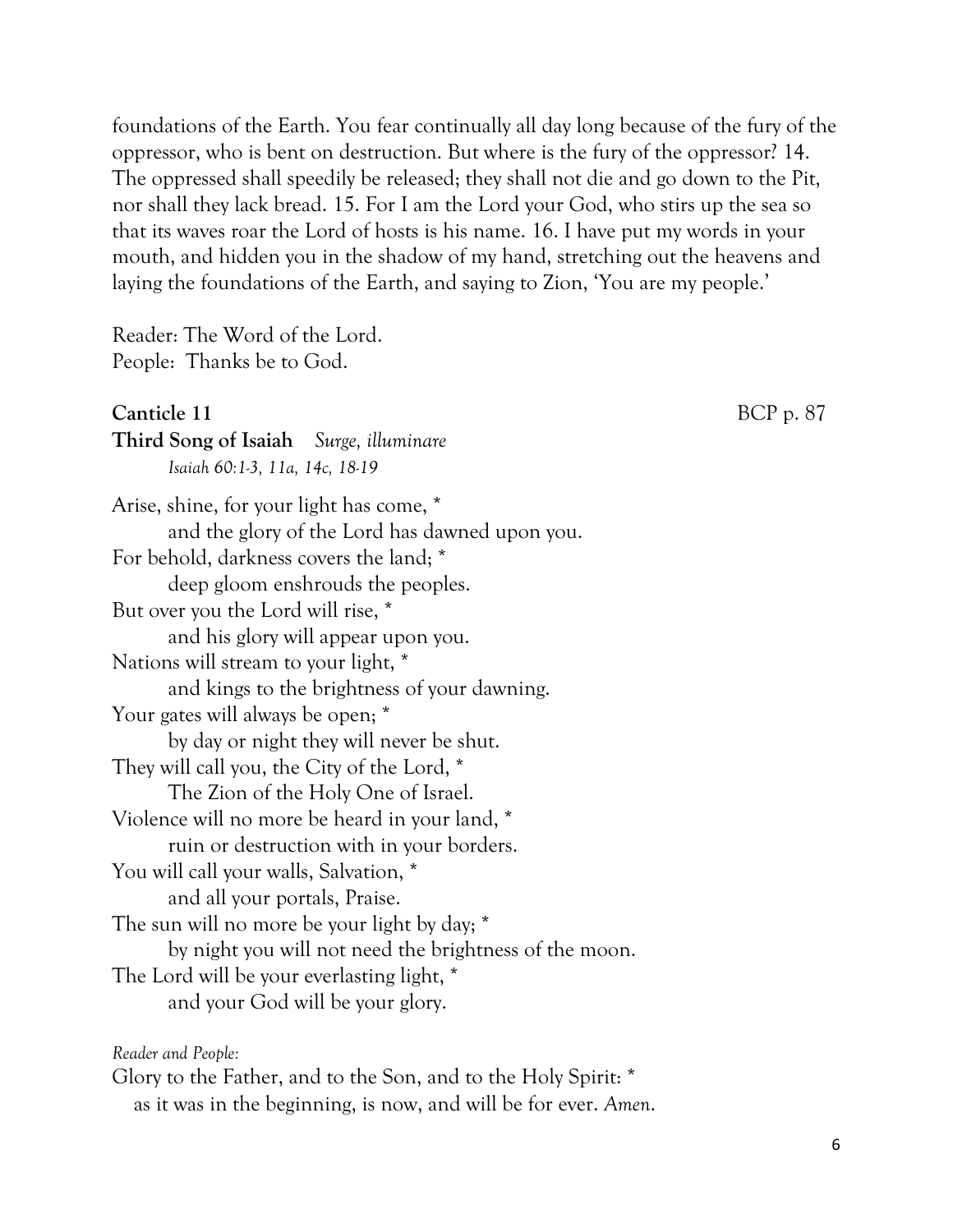#### **Second Lesson:** Hebrews 11:8-16

8. By faith Abraham obeyed when he was called to set out for a place that he was to receive as an inheritance; and he set out, not knowing where he was going. 9. By faith he stayed for a time in the land he had been promised, as in a foreign land, living in tents, as did Isaac and Jacob, who were heirs with him of the same promise. 10. For he looked forward to the city that has foundations, whose architect and builder is God. 11. By faith he received power of procreation, even though he was too old and Sarah herself was barren because he considered him faithful who had promised. 12. Therefore from one person, and this one as good as dead, descendants were born, 'as many as the stars of heaven and as the innumerable grains of sand by the seashore.'

13. All of these died in faith with out having received the promises, but from a distance they saw and greeted them. they confessed that they were strangers and foreigners on the earth, 14. for people who speak in this way make it clear that they are seeking a homeland. 15. If they had been thinking of the land that they had left behind, they would have had opportunity to return. 16. But as it is, they desire a better country, that is, a heavenly one. therefore God is not ashamed to be called their God; indeed, he has prepared a city for them.

Reader: The Word of the Lord. People: Thanks be to God.

## **16 The Song of Zechariah** *Benedictus Dominus Deus* BCP p. 92 *Luke 1:68-79*

Blessed be the Lord God of Israel, \* for he hath visited and redeemed his people; And hath raised up a mighty salvation for us \* in the house of his servant David, As he spake by the mouth of his holy prophets, \* which have been since the world began: That we should be saved from our enemies, \* and from the hand of all that hate us; To perform the mercy promised to our forefathers, \* and to remember his holy covenant; To perform the oath which he sware to our forefather Abraham, \* that he would give us,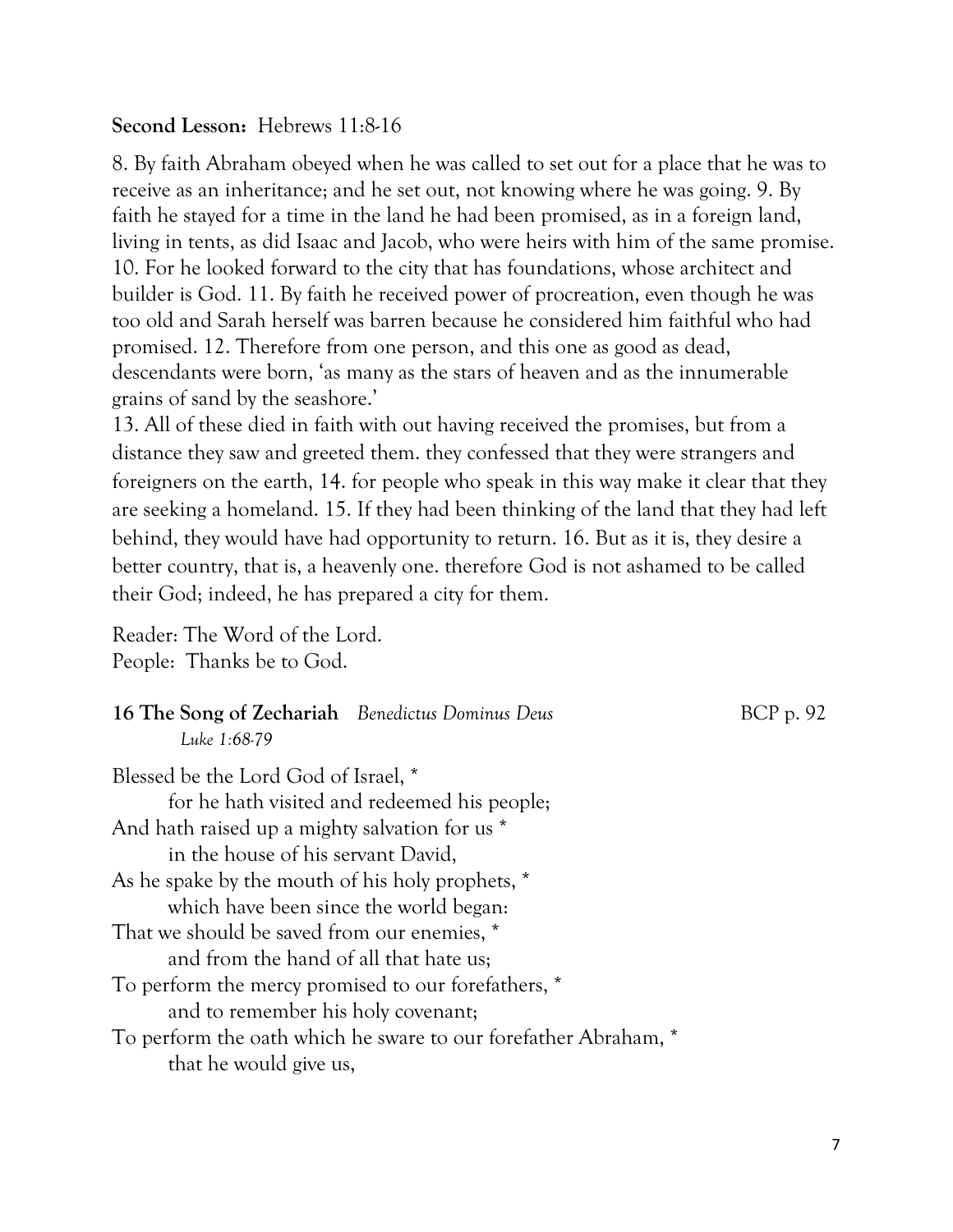| That we being delivered out of the hand of our enemies *       |
|----------------------------------------------------------------|
| might serve him without fear,                                  |
| In holiness and righteousness before him, *                    |
| all the days of our life.                                      |
| And thou, child, shalt be called the prophet of the Highest, * |
| for thou shalt go before the face of the Lord                  |
| to prepare his ways;                                           |
| To give knowledge of salvation unto his people *               |
| for the remission of their sins,                               |
| Through the tender mercy of our God, *                         |
| whereby the dayspring from on high hath visited us;            |
| To give light to them that sit in darkness                     |
| and in the shadow of death, *                                  |
| and to guide our feet into the way of peace.                   |
|                                                                |

#### *Reader and People:*

Glory to the Father, and to the Son, and to the Holy Spirit: \* as it was in the beginning, is now, and will be for ever. *Amen.*

#### **Gospel Lesson:** John 7:14-31

14. About the middle of the festival Jesus went up into the temple and began to teach. 15. The Jews were astonished at it, saying, 'How does this man have such learning, when he has never been taught?' 16. Then Jesus answered them, 'My teaching is not mine but his who sent me. 17. Anyone who resolves to do the will of God will know whether the teaching is from God or whether I am speaking on my own. 18. Those who speak on their own seek their own glory; but the one who seeks the glory of him who sent him is true, and there is nothing false in him. 19. 'Did not Moses give you the law? Yet none of you keeps the law. Why are you looking for an opportunity to kill me?' 20. The crowd answered, 'You have a demon! Who is trying to kill you?' 21. Jesus answered them, 'I performed one work, and all of you are astonished. 22. Moses gave you circumcision (it is, of course, not from Moses, but from the patriarchs), and you circumcise a man on the sabbath. 23. If a man receives circumcision on the sabbath in order that the law of Moses may not be broken, are you angry with me because I healed a man' s whole body on the sabbath? 24.Do not judge by appearances, but judge with right judgement.' 25. Now some of the people of Jerusalem were saying, 'Is not this the man whom they are trying to kill? 26. And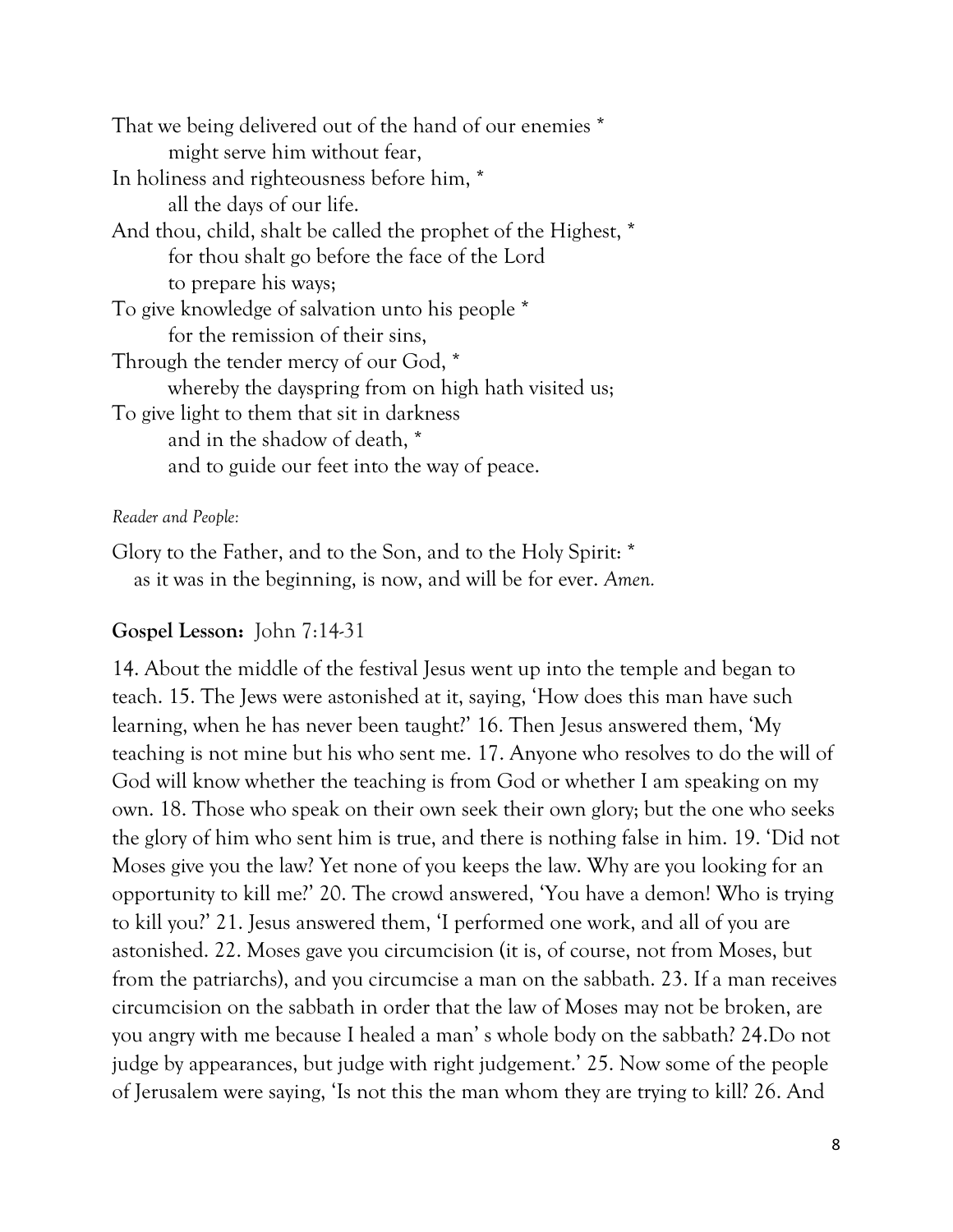here he is, speaking openly, but they say nothing to him! Can it be that the authorities really know that this is the Messiah? 27. Yet we know where this man is from; but when the Messiah comes, no one will know where he is from.' 28. Then Jesus cried out as he was teaching in the temple, 'You know me, and you know where I am from. I have not come on my own. But the one who sent me is true, and you do not know him. 29. I know him, because I am from him, and he sent me.' 30. Then they tried to arrest him, but no one laid hands on him, because his hour had not yet come. 31. Yet many in the crowd believed in him and were saying, 'When the Messiah comes, will he do more signs than this man has done?'

Reader: The Word of the Lord People: Thanks be to God.

#### **THE CREED AND THE PRAYERS**

#### **The Apostles' Creed** BCP p. 96

*Officiant and People together, all standing or kneeling as able, facing the altar*

I believe in God, the Father almighty, creator of heaven and earth; I believe in Jesus Christ, his only Son, our Lord. He was conceived by the power of the Holy Spirit and born of the Virgin Mary. He suffered under Pontius Pilate, was crucified, died, and was buried. He descended to the dead. On the third day he rose again. He ascended into heaven, and is seated at the right hand of the Father. He will come again to judge the living and the dead. I believe in the Holy Spirit, the holy catholic Church, the communion of saints, the forgiveness of sins the resurrection of the body, and the life everlasting. *Amen*.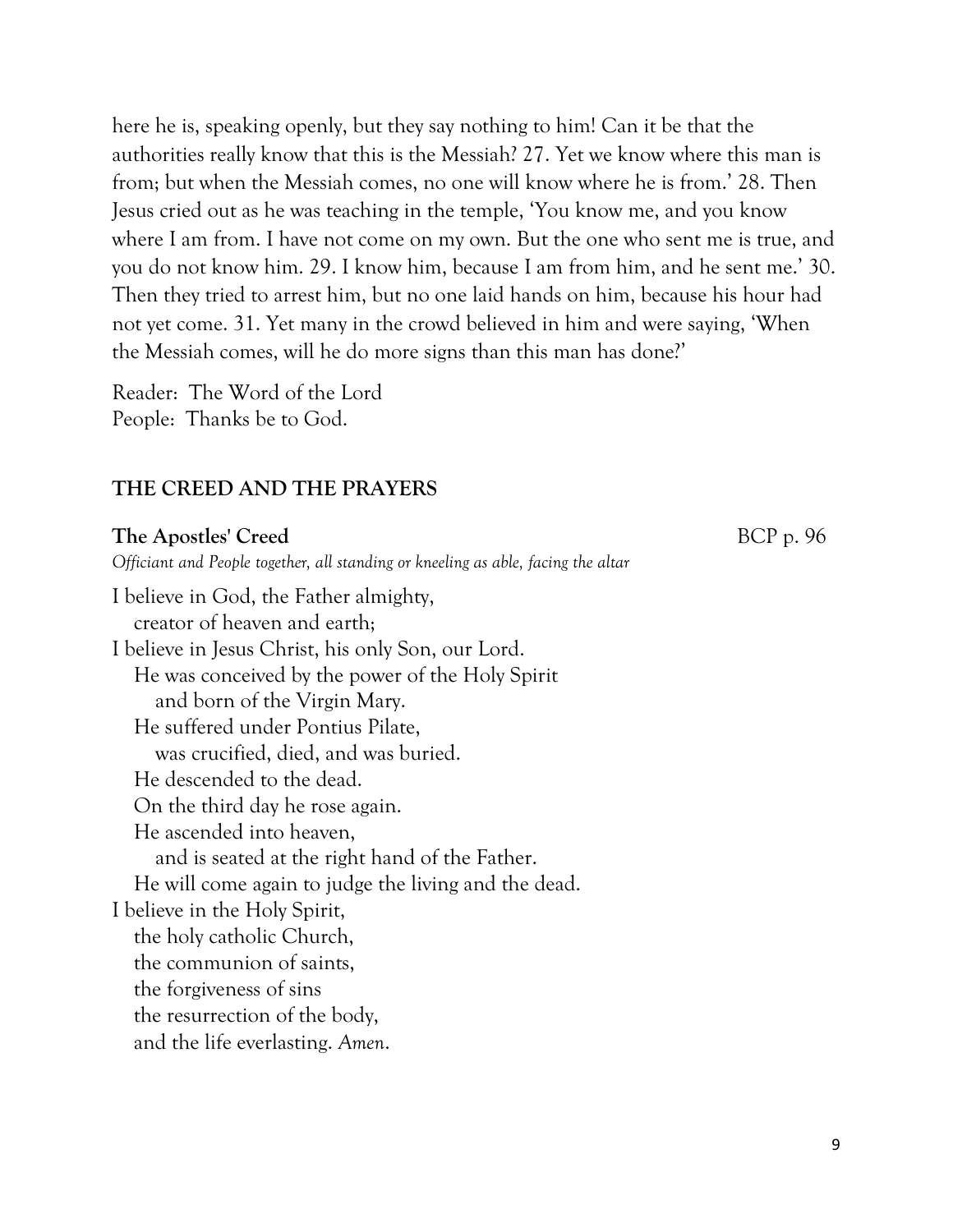#### **The Lord's Prayer** BCP p. 97

*The People stand or kneel*

*Officiant* The Lord be with you. *People* And also with you. *Officiant* Let us pray.

*Officiant and People*

Our Father, who art in heaven, hallowed be thy Name, thy kingdom come, thy will be done, on earth as it is in heaven. Give us this day our daily bread. And forgive us our trespasses, as we forgive those who trespass against us. And lead us not into temptation, but deliver us from evil. For thine is the kingdom, and the power, and the glory, for ever and ever. *Amen*.

- V. Show us your mercy, O Lord;
- R. And grant us your salvation.
- V. Clothe your ministers with righteousness;
- R. Let your people sing with joy.
- V. Give peace, O Lord, in all the world;
- R. For only in you can we live in safety.
- V. Lord, keep this nation under your care;
- R. And guide us in the way of justice and truth.
- V. Let your way be known upon earth;
- R. Your saving health among all nations.
- V. Let not the needy, O Lord, be forgotten;
- R. Nor the hope of the poor be taken away.
- V. Create in us clean hearts, O God;
- R. And sustain us with your Holy Spirit.

**Suffrage A** BCP p. 97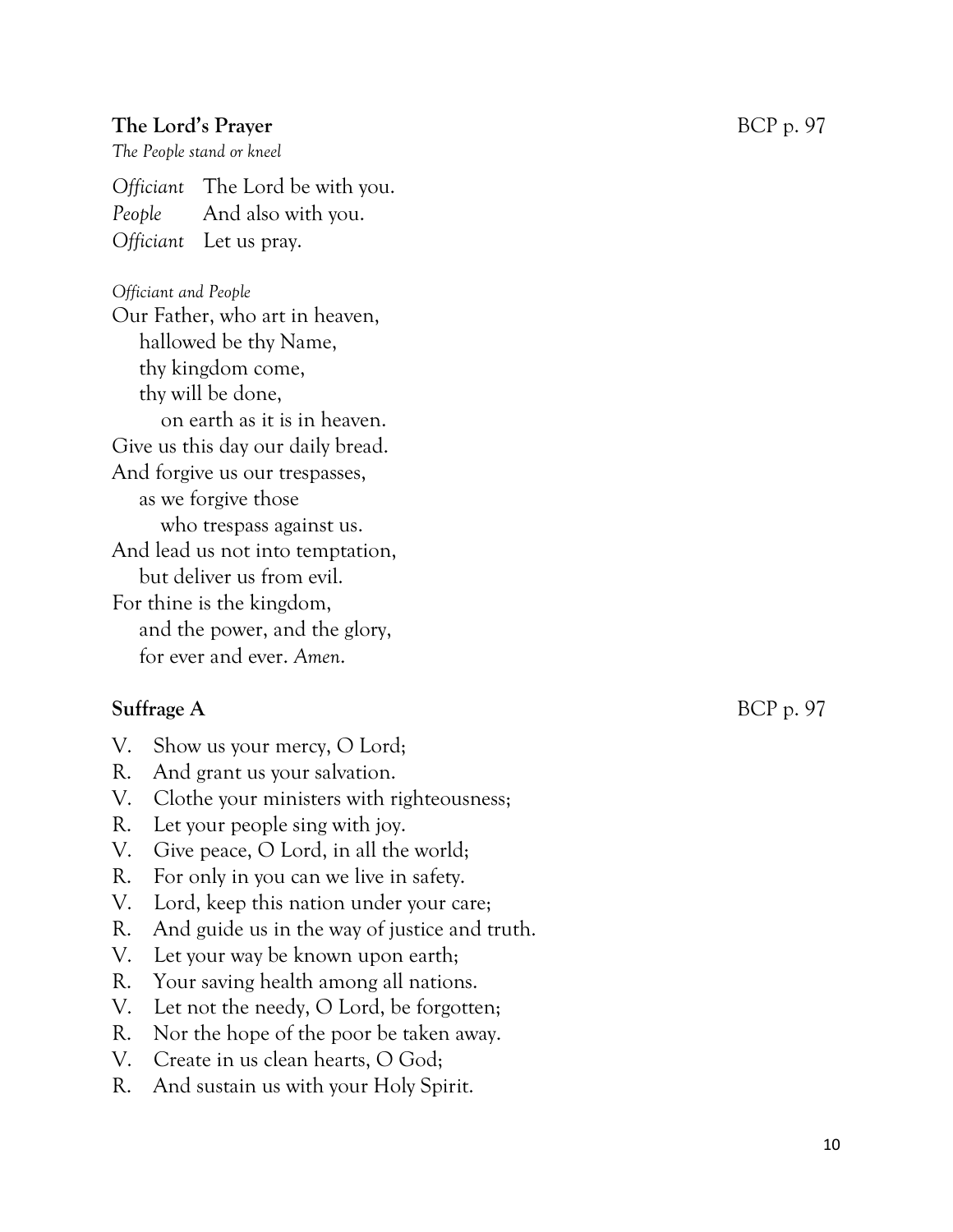#### **The Collect of the Day** *(officiant)*

Almighty and everlasting God, you govern all things both in heaven and on earth: Mercifully hear the supplications of your people, and in our time grant us your peace; through Jesus Christ our Lord, who lives and reigns with you and the Holy Spirit, one God, for ever and ever. *Amen*.

#### **The Diocesan Collect** *(in unison)*

Gracious God, through the movement of your Holy Spirit, strengthen us here at St. Paul's by-the-Sea and in the Diocese of Easton as an inviting and welcoming people; receive our worship, nurture our life in Christ that we may evermore faithfully serve all your people, both near and far; this we pray through Jesus Christ our Lord. A*men*.

#### **A Collect for Peace** *(in unison)*

O God, the author of peace and lover of concord, to know you is eternal life and to serve you is perfect freedom: Defend us, your humble servants, in all assaults of our enemies; that we, surely trusting in your defense, may not fear the power of any adversaries; through the might of Jesus Christ our Lord. *Amen.*

#### **A Collect for the Sick** *(in unison)*

Heavenly Father, giver of life and health: Comfort and relieve your sick servants, and give your power of healing to those who minister to their needs, that those (*or N.*, *or NN*.) for whom our prayers are offered may be strengthened in *their* weakness and have confidence in your loving care; through Jesus Christ our Lord, who lives and reigns with you and the Holy Spirit, one God, now and for ever. *Amen*.

#### **A Prayer Attributed to St. Francis**

Lord, make us instruments of your peace. Where there is hatred, let us sow love; where there is injury, pardon; where there is discord, union; where there is doubt, faith; where there is despair, hope; where there is darkness, light; where there is sadness, joy.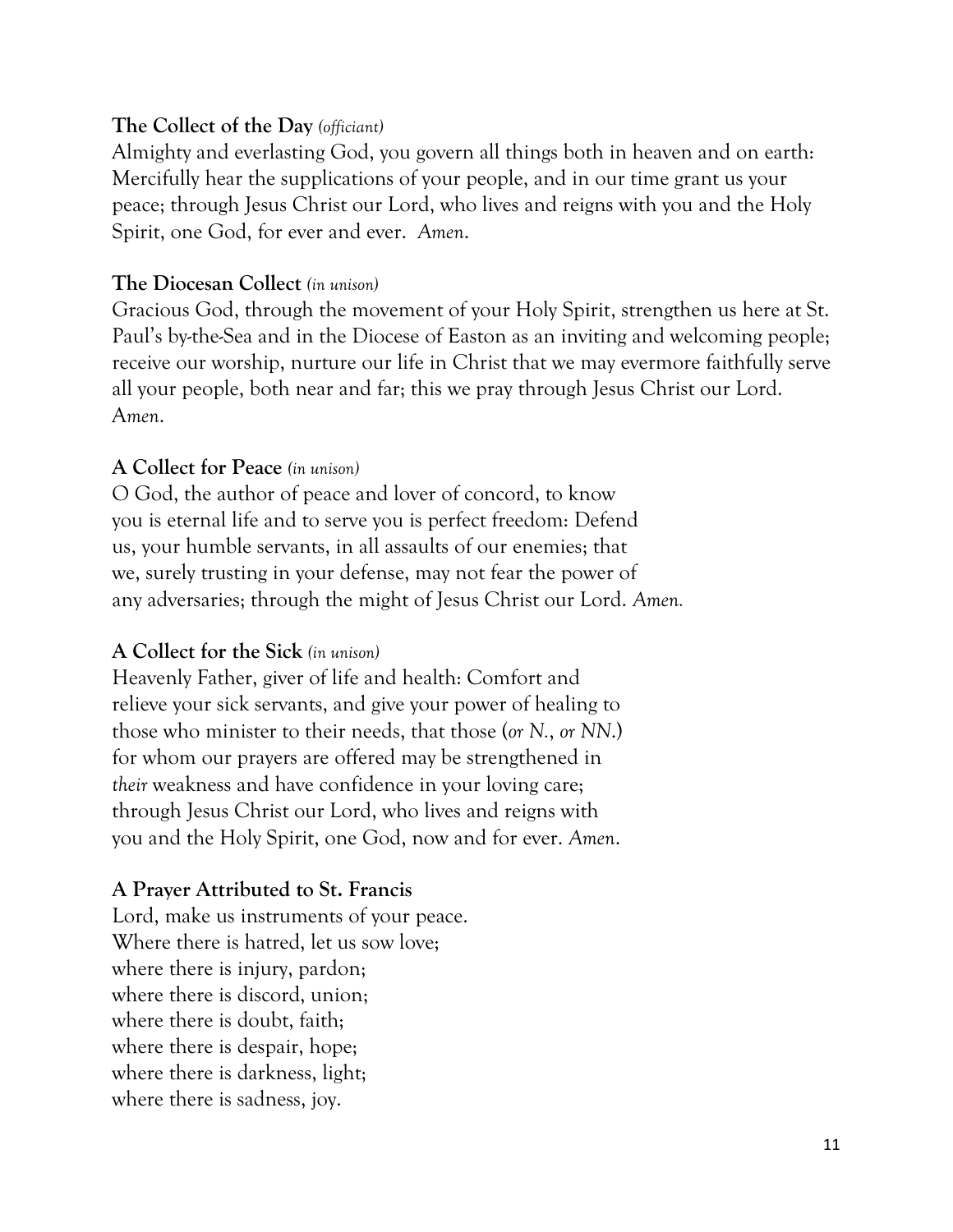Grant that we may not so much seek to be consoled as to console; to be understood as to understand; to be loved as to love. For it is in giving that we receive; it is in pardoning that we are pardoned; and it is in dying that we are born to eternal life. *Amen*.

#### **A Prayer for Mission** *(officiant)* BCP p. 256

Almighty and everlasting God, by whose spirit the whole body of your faithful people is governed and sanctified: Receive our supplications and prayers, which we offer before you for all members of your holy Church, that in their vocation and ministry they may truly and devoutly serve you; through our Lord and Savior Jesus Christ, who lives and reigns with you, in the unity of the Holy Spirit, one God, now and for ever. *Amen*.

1 O for a thousand tongues to sing my great Redeemer's praise, the glories of my God and King, the triumphs of his grace!

2 My gracious Master and my God, assist me to proclaim, and spread through all the earth abroad the honors of thy Name.

3 Jesus! the Name that charms our fears and bids our sorrows cease; 'tis music in the sinner's ears, 'tis life and health and peace. 4 He speaks; and, listening to his voice, new life the dead receive, the mournful broken hearts rejoice, the humble poor believe.

**Hymn** Hymnal 493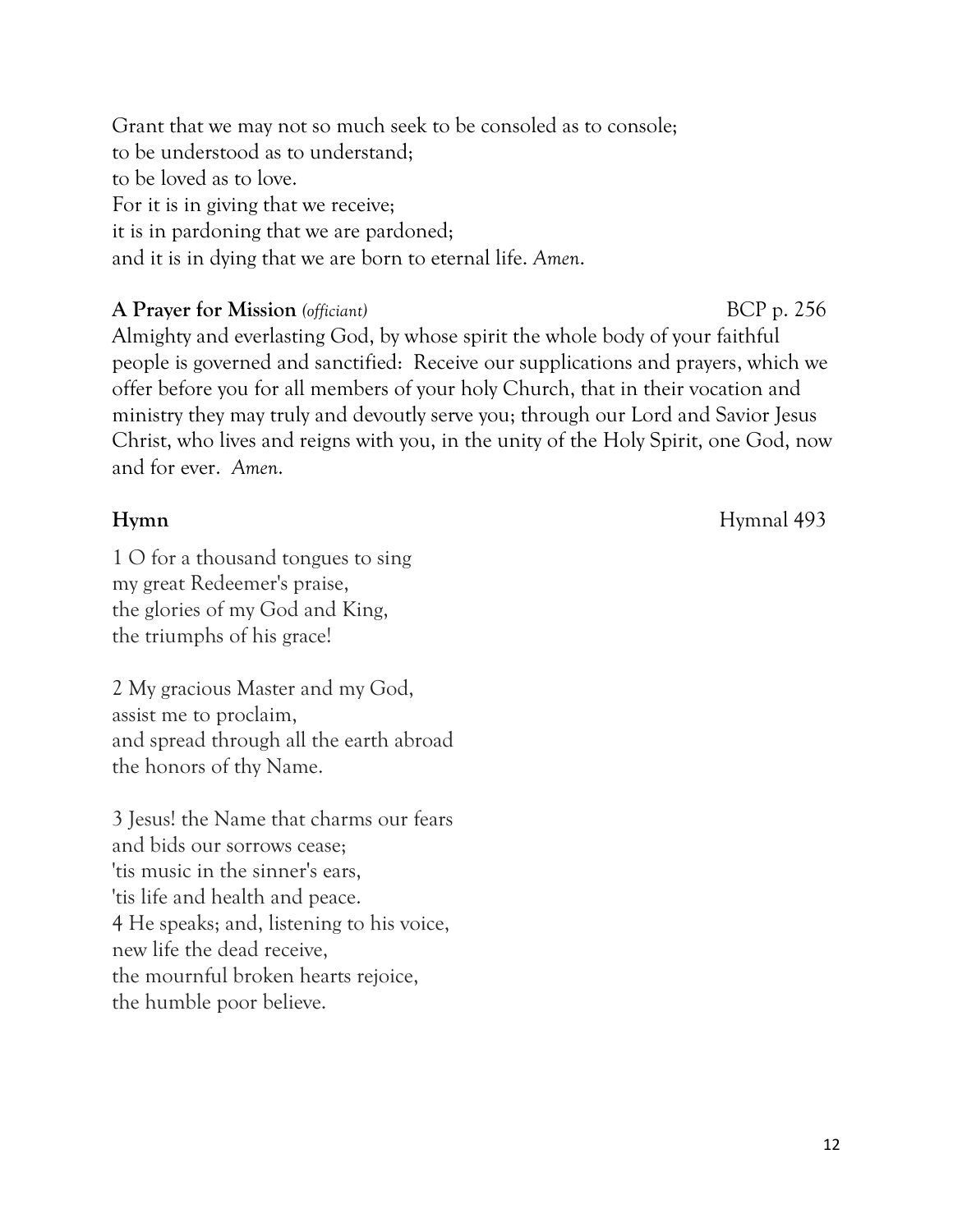5 Hear him, ye deaf; ye voiceless ones, your loosened tongues employ; ye blind, behold your Savior comes; and leap, ye lame, for joy!

6 Glory to God and praise and love be now and ever given by saints below and saints above, the church in earth and heaven.

#### **ANNOUNCEMENTS**

### **Prayer for the Dead** BCP p. 503 The God of peace, who brought again from the dead our Lord Jesus Christ, the great Shepherd of the sheep, through the blood of the everlasting covenant: Make you perfect in every good work to do his will, working in you that which is well-pleasing in his sight; through Jesus Christ, to whom beglory for ever and ever. *Amen.* For the President of the United States and all in Civil Authority BCP p. 820 O Lord our Governor, whose glory is in all the world: We commend this nation to *thy* merciful care, that, being guided by thy Providence, we may dwell secure in *thy* peace. Grant to the President of the United States, the Governor of this State (*or* Commonwealth), and to all in authority, wisdom and strength to know and to do *thy* will. Fill them with the love of truth and righteousness, and make them ever mindful

Christ our Lord, who *liveth* and *reigneth* with *thee* and the Holy Spirit, one God, world without end. *Amen*.

of their calling to serve this people in *thy* fear; through Jesus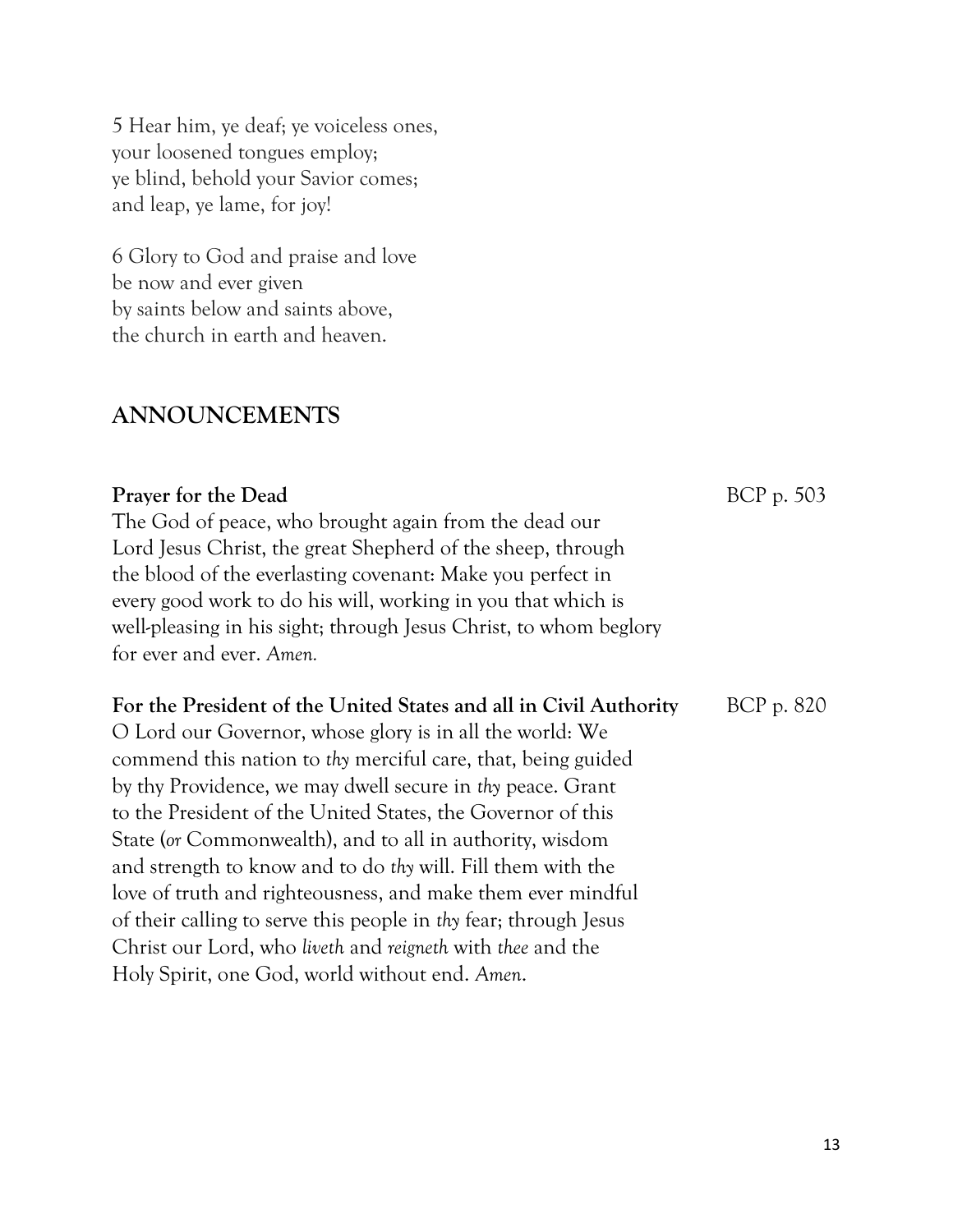#### **The General Thanksgiving Example 2018** BCP p. 101

*Officiant and People*

Almighty God, Father of all mercies, we your unworthy servants give you humble thanks for all your goodness and loving-kindness to us and to all whom you have made. We bless you for our creation, preservation, and all the blessings of this life; but above all for your immeasurable love in the redemption of the world by our Lord Jesus Christ; for the means of grace, and for the hope of glory. And, we pray, give us such an awareness of your mercies, that with truly thankful hearts we may show forth your praise, not only with our lips, but in our lives, by giving up our selves to your service, and by walking before you in holiness and righteousness all our days; through Jesus Christ our Lord, to whom, with you and the Holy Spirit, be honor and glory throughout all ages. *Amen*.

#### **A Prayer of St. Chrysostom** BCP p. 102

Almighty God, you have given us grace at this time with one accord to make our common supplication to you; and you have promised through your well-beloved Son that when two or three are gathered together in his Name you will be in the midst of them: Fulfill now, O Lord, our desires and petitions as may be best for us; granting us in this world knowledge of your truth, and in the age to come life everlasting. *Amen.*

*Then may be said* Officiant: Let us bless the Lord. People: Thanks be to God.

*Officiant:* The grace of our Lord Jesus Christ, and the love of God, and the fellowship of the Holy Spirit, be with us all evermore. *Amen*. *2 Corinthians 13:14*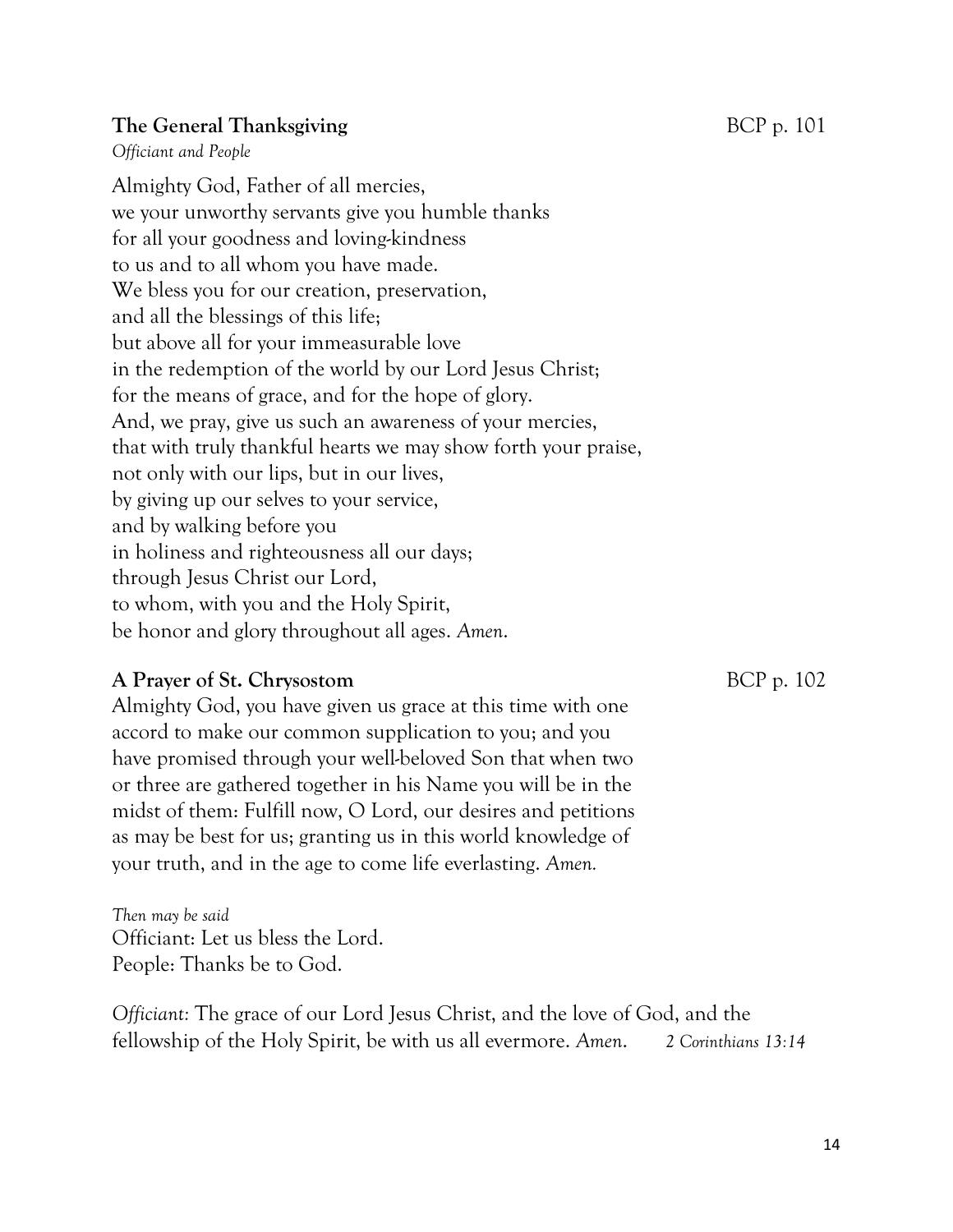#### **Closing**

*Officiant:* Thank you for joining us today. This concludes our service. Go in peace to love and serve the Lord.

*People:* Thanks be to God. Alleluia! Alleluia! Allelulia!

**Hymn** LEV Hymnal 170

1 Yield not to temptation, For yielding is sin; Each vict'ry will help you, Some other to win; Fight still pressing onward, Dark passions subdue; Look ever to Jesus, He will carry you through.

Refrain: Ask the Savior to help you, Comfort, strengthen and keep you; He is willing to aid you, He will carry you through.

2 Shun evil companions, Bad language disdain; God's name hold in rev'rence, Nor take it in vain; Be thoughtful and earnest, Kindhearted and true; Look ever to Jesus, He will carry you through. [Refrain]

3 To him that o'ercometh, God giveth a crown; Through faith we will conquer, Though often cast down; He who is our Savior, Our strength will renew; Look ever to Jesus, He will carry you through. [Refrain]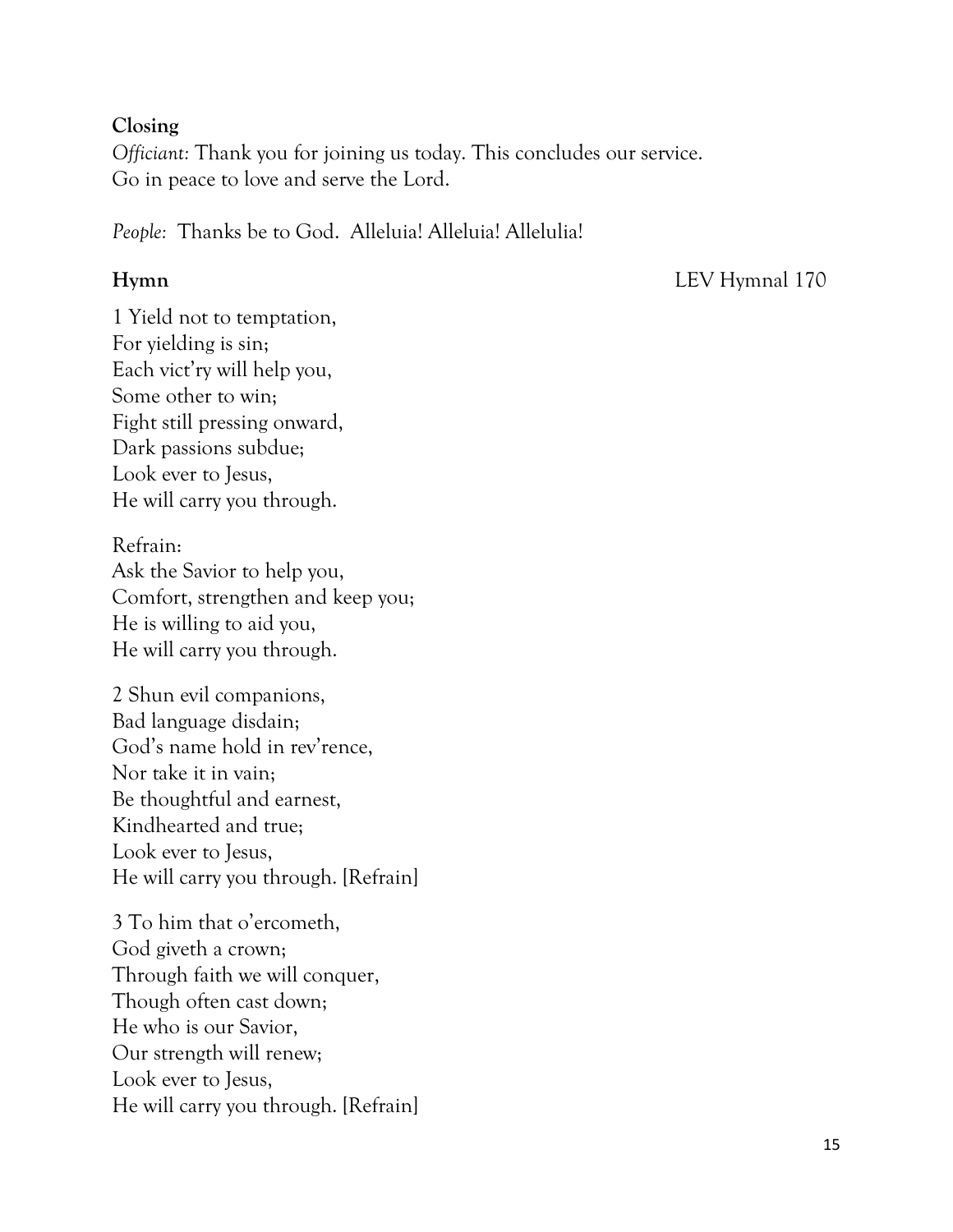## **Welcome to St. Paul's by-the-Sea Episcopal Church**

## **Prayer List**

Gary & Beverly Cooper, Robbie Whittington Joyce, Sylvia Tyler, Cathy, Shelton Watson, David Rouch, Danny Haberman, Joan Leatherwood, Christopher, Rachel Lee, Cindy Dreslin, Kyle Harmon, Pat Stephens, Shirley Connor, Yvonne Field, Nancy Turnbull, Joe Walcott, Jan West, Scott Burke, Jose Cabrera, Deborah Gooch, Jan Richardson, Joan Kamorowski, Melissa Martin, Ryan Fischer, Hannah Wolf, Julia Rayfield, Debbie Simpkins, Ember Poppiti, Max Long, Cary, Cathy & Mark Baxley, Katlyn, Mary Scott, Etta, Chris Lynch, Tom Stearns, David Warren, Aunua, Letty Trimper Hurst, Ann Smith, Ann Plowman, Matt Leszcz & family, Kenneth Rudia, Catherin Hatfield, Rev. Penny Morrow, James Miller, John Anderson, Judy Hoffman, Andy Hales, Ken Toms, Brannon Thacker, Fr. Joe Rushton, Connie Mayers, Suzanne Zantzinger, Doug Dryden, Brian Friedman

## **This Week We Pray For ...**

**Diocesan Cycle of Prayer:** We pray for the many lives that have been affected by the Coronavirus. For those who have died; for the family members that mourn their loss. For those who continue to heal and for the skilled caregivers that continue to fight this disease – we pray for you.

**Local Faith Communities Prayer Cycle:** Faith Baptist Church, Berlin

**Birthdays:** Suzanne Zantzinger (2/6)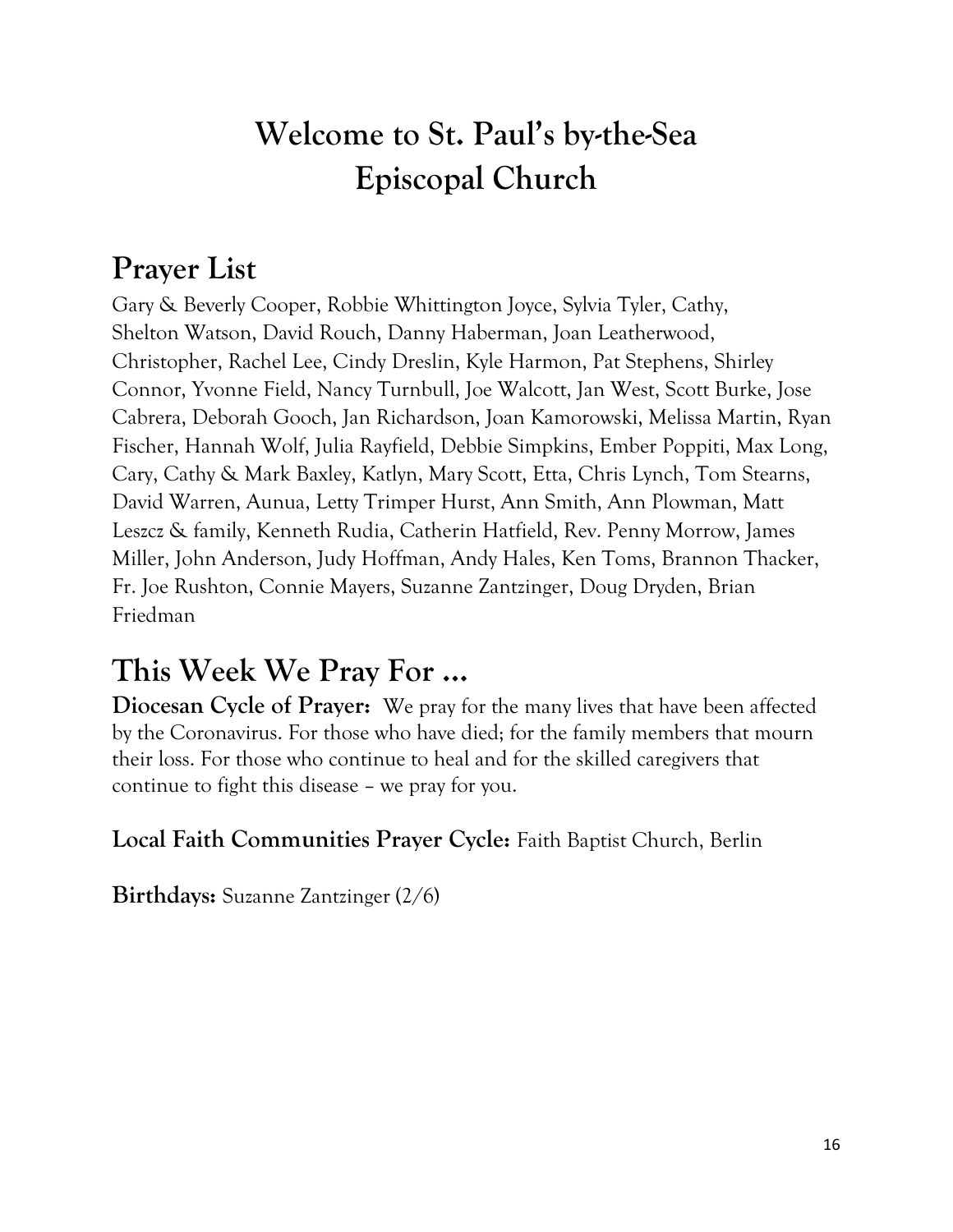#### **ANNOUNCEMENTS**

#### **2021 Annual Parish Meeting**

On Sunday, February  $14<sup>th</sup>$  at 1pm we will gather via Zoom to review 2020 activities and look to the future. Please plan to attend! If you are not comfortable using Zoom please let us know by calling the church office, 410-289-3453. We have plenty of time to give you the assistance/instruction you may need to use the program and participate in the meeting.

Nominations are being taken to fill the two expiring vestry positions held by Andy Diaz and Tom Shuster. Nominations will only be accepted prior to the beginning of the meeting. Please contact any vestry member to submit a nomination.

The deadline for annual reports is tomorrow. On Friday, February 12, the report booklet will be emailed to everyone, as well as available at the church office for those who would like to pick up a copy.

#### **SPBTS Book Club**

Please consider joining the St. Paul's by-the-Sea Book Club for one or all meetings! Our next meeting is Thursday, February 18 at 4:00 p.m. via Zoom when we will be discussing *Tiny Beautiful Things,* by Cheryl Strayed*.* (It is your responsibility to procure the book.) The discussion will be led by Joy Connor.

### **Memorial Bricks**

Memorial bricks are again being offered for sale, through the end of the year. Our brick 'garden' is located at the Baltimore Avenue entrance to the Fellowship Commons. The bricks are available in two sizes: 8x8 (\$500 each) and 4 x 8 (\$250 each) Wording is of your choice, and graphics are available. If you are interested in ordering a brick to honor or remember a beloved one, [click here](https://files.constantcontact.com/2d81fdc6201/a89c11d6-2779-4bb4-9838-d20af6f37591.pdf) to download a brick form. You can also contact Debbie Shuster at 410-213-9658 or [ocshu@comcast.net,](mailto:ocshu@comcast.net) or the church office at 410-289-3453 or [office@stpaulsbythesea.org,](mailto:office@stpaulsbythesea.net) and we can forward the order form to you.

*Donations are requested to purchase a brick to honor the work of our beloved Mary Wright and ALL the members of the Altar Guild, past and present. Please contact Debbie Shuster if you'd like to participate.*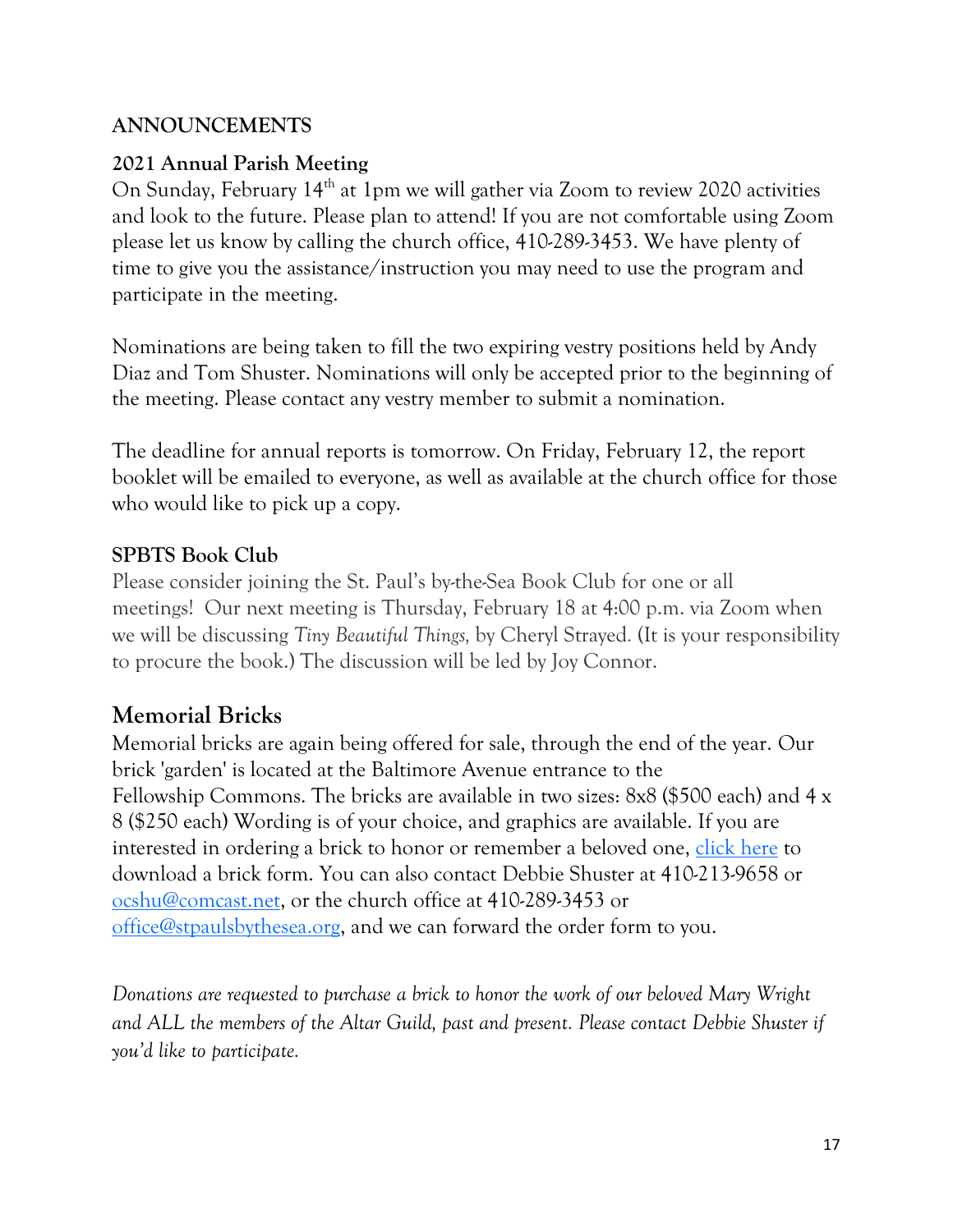## January 31th, 2021 - February 27th, 2021

| <b>Sun</b>                                                                                                                                | <b>Mon</b>                                 | <b>Tue</b>                                          | <b>Wed</b>             | <b>Thu</b>                         | Fri | <b>Sat</b> |
|-------------------------------------------------------------------------------------------------------------------------------------------|--------------------------------------------|-----------------------------------------------------|------------------------|------------------------------------|-----|------------|
| January 31<br><b>IV Epiphany</b><br>10 am<br>Morning Prayer<br>via Facebook<br>Live                                                       | February I<br>Annual<br><b>Reports Due</b> | $\overline{2}$<br>7pm Vestry<br>Meeting via<br>Zoom | 3                      | $\overline{\mathbf{4}}$            | 5   | 6          |
| February 7<br>V Epiphany<br>10 am<br>Holy Eucharist<br>w/ Fr. Ron<br>Knapp via<br>Facebook Live                                           | 8                                          | 9                                                   | 10                     | $\mathbf{H}$                       | 12  | 13         |
| February 14<br><b>Last Epiphany</b><br>10 am<br>Morning Prayer<br>via Facebook<br>Live<br>Ipm Parish<br><b>Annual Meeting</b><br>via Zoom | 15<br>President's<br>Day                   | 16                                                  | 17<br>Ash<br>Wednesday | 18<br>4pm Book<br>Club via<br>Zoom | 9   | 20         |
| February 21<br>I Lent<br>10 am<br>Holy Eucharist<br>w/ Fr. Ron<br>Knapp via<br>Facebook Live                                              | 22                                         | 23                                                  | 24                     | 25                                 | 26  | 27         |

**Shepherds Crook** is open on Mondays, Tuesdays, Thursdays and Saturdays in DeWees Hall from 10am to Noon, serving free dry food goods. On Saturdays the NOEL Community will provide free carry out lunches.